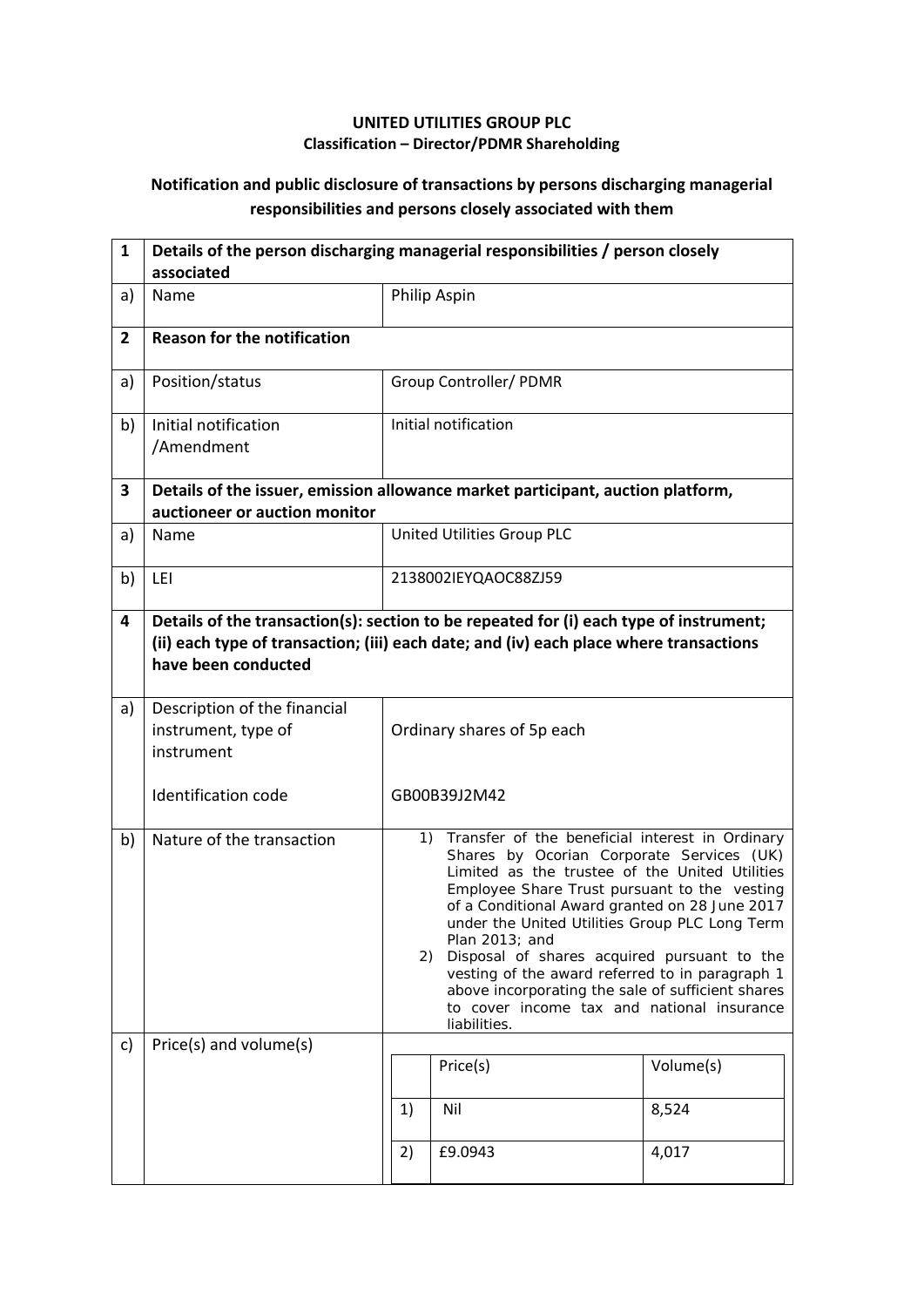| d) | Aggregated information   |    |                              |                  |
|----|--------------------------|----|------------------------------|------------------|
|    | - Aggregated volume      |    | Aggregated volume            | Aggregated price |
|    | - Price                  |    |                              |                  |
|    |                          | 1) | 8,524                        | Nil              |
|    |                          |    |                              |                  |
|    |                          | 2) | 4,017                        | £36,531.80       |
|    |                          |    |                              |                  |
| e) | Date of the transaction  |    | 2020-08-04                   |                  |
|    |                          | 2) | 2020-08-04                   |                  |
|    | Place of the transaction |    | London Stock Exchange (XLON) |                  |

| $\mathbf{1}$   | Details of the person discharging managerial responsibilities / person closely<br>associated |                                                                                                                                                                                                                                                                                                                                                                                                                                                                                                                                                        |  |  |  |
|----------------|----------------------------------------------------------------------------------------------|--------------------------------------------------------------------------------------------------------------------------------------------------------------------------------------------------------------------------------------------------------------------------------------------------------------------------------------------------------------------------------------------------------------------------------------------------------------------------------------------------------------------------------------------------------|--|--|--|
| a)             | Name                                                                                         | Louise Beardmore                                                                                                                                                                                                                                                                                                                                                                                                                                                                                                                                       |  |  |  |
| $\overline{2}$ | <b>Reason for the notification</b>                                                           |                                                                                                                                                                                                                                                                                                                                                                                                                                                                                                                                                        |  |  |  |
| a)             | Position/status                                                                              | <b>Customer Services and People Director/PDMR</b>                                                                                                                                                                                                                                                                                                                                                                                                                                                                                                      |  |  |  |
| b)             | Initial notification<br>/Amendment                                                           | Initial notification                                                                                                                                                                                                                                                                                                                                                                                                                                                                                                                                   |  |  |  |
| 3              | auctioneer or auction monitor                                                                | Details of the issuer, emission allowance market participant, auction platform,                                                                                                                                                                                                                                                                                                                                                                                                                                                                        |  |  |  |
| a)             | Name                                                                                         | United Utilities Group PLC                                                                                                                                                                                                                                                                                                                                                                                                                                                                                                                             |  |  |  |
| b)             | LEI                                                                                          | 2138002IEYQAOC88ZJ59                                                                                                                                                                                                                                                                                                                                                                                                                                                                                                                                   |  |  |  |
| 4              | have been conducted                                                                          | Details of the transaction(s): section to be repeated for (i) each type of instrument;<br>(ii) each type of transaction; (iii) each date; and (iv) each place where transactions                                                                                                                                                                                                                                                                                                                                                                       |  |  |  |
| a)             | Description of the financial<br>instrument, type of<br>instrument                            | Ordinary shares of 5p each                                                                                                                                                                                                                                                                                                                                                                                                                                                                                                                             |  |  |  |
|                | <b>Identification code</b>                                                                   | GB00B39J2M42                                                                                                                                                                                                                                                                                                                                                                                                                                                                                                                                           |  |  |  |
| b)             | Nature of the transaction                                                                    | Transfer of the beneficial interest in Ordinary<br>1)<br>Shares by Ocorian Corporate Services (UK)<br>Limited as the trustee of the United Utilities<br>Employee Share Trust pursuant to the vesting<br>of a Conditional Award granted on 28 June 2017<br>under the United Utilities Group PLC Long Term<br>Plan 2013; and<br>Disposal of shares acquired pursuant to the<br>(2)<br>vesting of the award referred to in paragraph 1<br>above incorporating the sale of sufficient shares<br>to cover income tax and national insurance<br>liabilities. |  |  |  |
| C)             | Price(s) and volume(s)                                                                       |                                                                                                                                                                                                                                                                                                                                                                                                                                                                                                                                                        |  |  |  |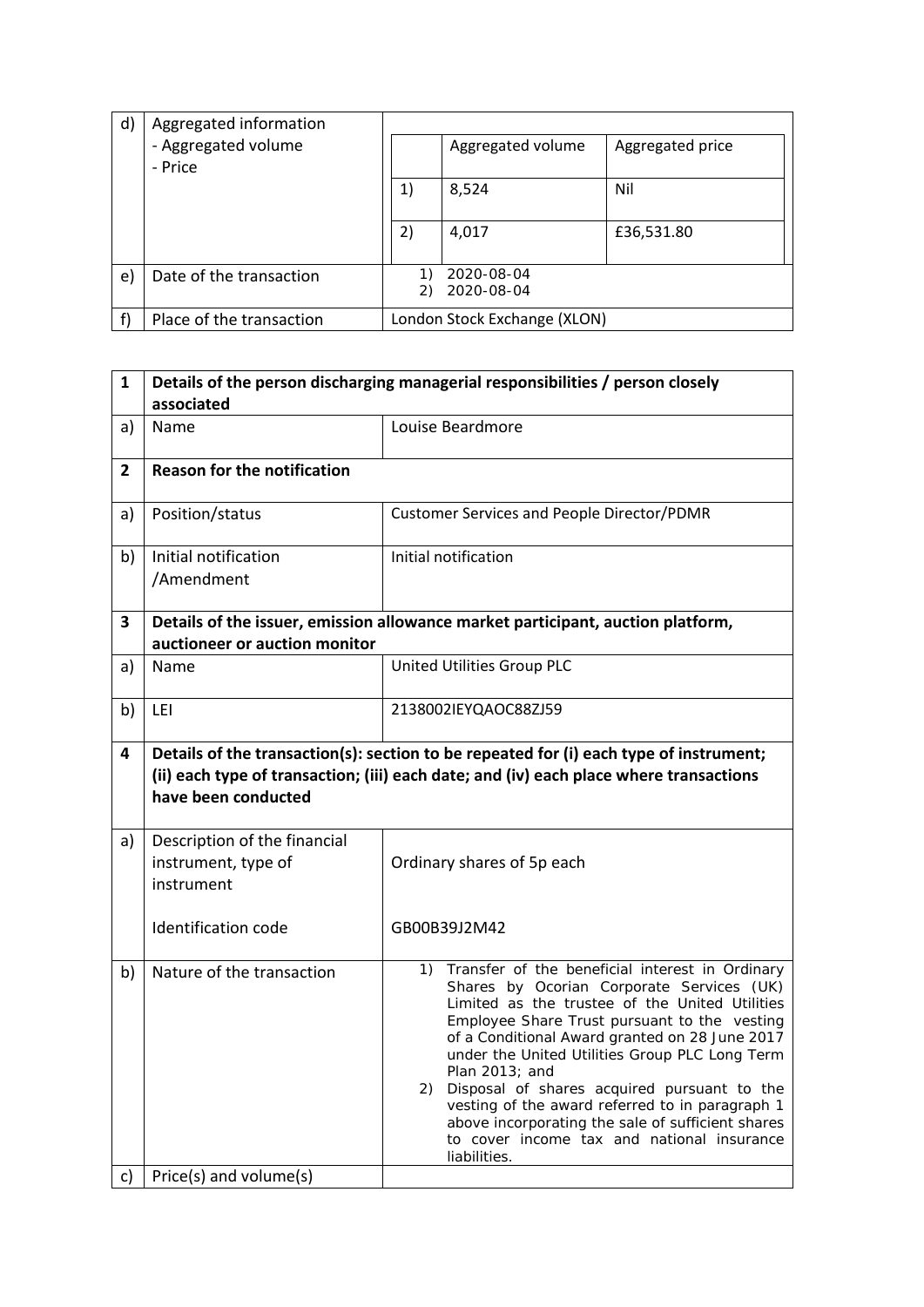|              |                                |          | Price(s)                     | Volume(s)        |  |
|--------------|--------------------------------|----------|------------------------------|------------------|--|
|              |                                | 1)       | Nil                          | 14,273           |  |
|              |                                | 2)       | £9.0943                      | 6,726            |  |
| $\mathsf{d}$ | Aggregated information         |          |                              |                  |  |
|              | - Aggregated volume<br>- Price |          | Aggregated volume            | Aggregated price |  |
|              |                                | 1)       | 14,273                       | Nil              |  |
|              |                                | 2)       | 6,726                        | £61,168.26       |  |
| e)           | Date of the transaction        | 1)<br>2) | 2020-08-04<br>2020-08-04     |                  |  |
| f            | Place of the transaction       |          | London Stock Exchange (XLON) |                  |  |

| $\mathbf{1}$   | Details of the person discharging managerial responsibilities / person closely<br>associated                  |                                                                                                                                                                                                  |  |  |  |
|----------------|---------------------------------------------------------------------------------------------------------------|--------------------------------------------------------------------------------------------------------------------------------------------------------------------------------------------------|--|--|--|
| a)             | Name                                                                                                          | James Bullock                                                                                                                                                                                    |  |  |  |
| $\overline{2}$ | <b>Reason for the notification</b>                                                                            |                                                                                                                                                                                                  |  |  |  |
| a)             | Position/status                                                                                               | <b>Strategy and Regulation Director/PDMR</b>                                                                                                                                                     |  |  |  |
| b)             | Initial notification<br>/Amendment                                                                            | Initial notification                                                                                                                                                                             |  |  |  |
| 3              | auctioneer or auction monitor                                                                                 | Details of the issuer, emission allowance market participant, auction platform,                                                                                                                  |  |  |  |
| a)             | Name                                                                                                          | United Utilities Group PLC                                                                                                                                                                       |  |  |  |
| b)             | LEI                                                                                                           | 2138002IEYQAOC88ZJ59                                                                                                                                                                             |  |  |  |
| 4              | Details of the transaction(s): section to be repeated for (i) each type of instrument;                        |                                                                                                                                                                                                  |  |  |  |
|                | (ii) each type of transaction; (iii) each date; and (iv) each place where transactions<br>have been conducted |                                                                                                                                                                                                  |  |  |  |
| a)             | Description of the financial<br>instrument, type of<br>instrument                                             | Ordinary shares of 5p each                                                                                                                                                                       |  |  |  |
|                | Identification code                                                                                           | GB00B39J2M42                                                                                                                                                                                     |  |  |  |
| b)             | Nature of the transaction                                                                                     | Transfer of the beneficial interest in Ordinary<br>$\left( \begin{matrix} 1 \end{matrix} \right)$<br>Shares by Ocorian Corporate Services (UK)<br>Limited as the trustee of the United Utilities |  |  |  |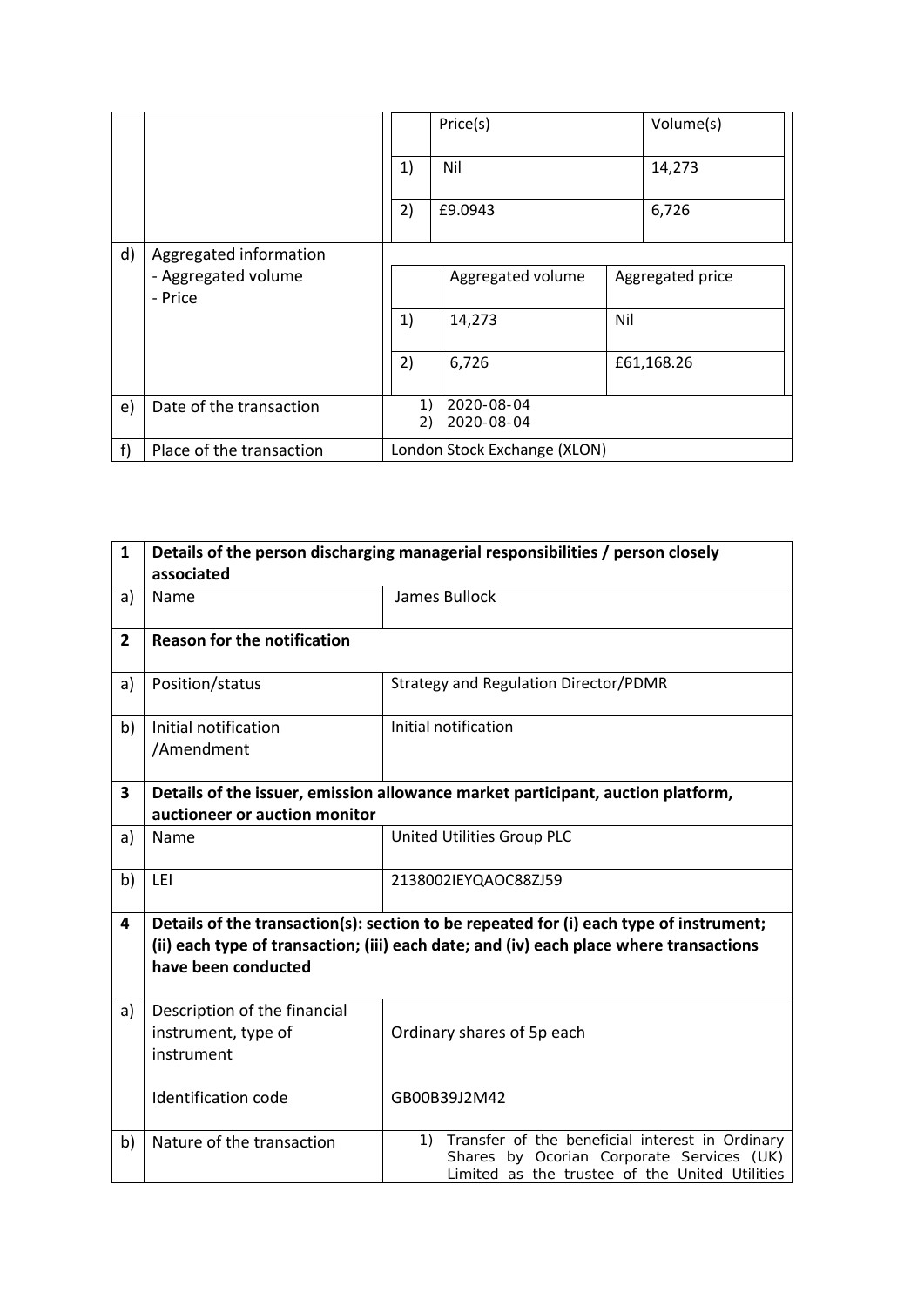|    |                                | 2)       | Employee Share Trust pursuant to the vesting<br>of a Conditional Award granted on 28 June 2017<br>under the United Utilities Group PLC Long Term<br>Plan $2013$ ; and<br>Disposal of shares acquired pursuant to the<br>vesting of the award referred to in paragraph 1<br>above incorporating the sale of sufficient shares<br>to cover income tax and national insurance<br>liabilities. |                  |  |
|----|--------------------------------|----------|--------------------------------------------------------------------------------------------------------------------------------------------------------------------------------------------------------------------------------------------------------------------------------------------------------------------------------------------------------------------------------------------|------------------|--|
| c) | Price(s) and volume(s)         |          | Price(s)                                                                                                                                                                                                                                                                                                                                                                                   | Volume(s)        |  |
|    |                                | 1)       | Nil                                                                                                                                                                                                                                                                                                                                                                                        | 8,470            |  |
|    |                                | 2)       | £9.0943                                                                                                                                                                                                                                                                                                                                                                                    | 3,991            |  |
| d) | Aggregated information         |          |                                                                                                                                                                                                                                                                                                                                                                                            |                  |  |
|    | - Aggregated volume<br>- Price |          | Aggregated volume                                                                                                                                                                                                                                                                                                                                                                          | Aggregated price |  |
|    |                                | 1)       | 8,470                                                                                                                                                                                                                                                                                                                                                                                      | Nil              |  |
|    |                                | 2)       | 3,991                                                                                                                                                                                                                                                                                                                                                                                      | £36,295.35       |  |
| e) | Date of the transaction        | 1)<br>2) | 2020-08-04<br>2020-08-04                                                                                                                                                                                                                                                                                                                                                                   |                  |  |
| f  | Place of the transaction       |          | London Stock Exchange (XLON)                                                                                                                                                                                                                                                                                                                                                               |                  |  |

| 1              | Details of the person discharging managerial responsibilities / person closely<br>associated                                                                                                            |                                                                                 |  |  |  |  |
|----------------|---------------------------------------------------------------------------------------------------------------------------------------------------------------------------------------------------------|---------------------------------------------------------------------------------|--|--|--|--|
| a)             | Name                                                                                                                                                                                                    | Simon Chadwick                                                                  |  |  |  |  |
| $\overline{2}$ | <b>Reason for the notification</b>                                                                                                                                                                      |                                                                                 |  |  |  |  |
| a)             | Position/status                                                                                                                                                                                         | Digital Services & Central Operations/PDMR                                      |  |  |  |  |
| b)             | Initial notification<br>/Amendment                                                                                                                                                                      | Initial notification                                                            |  |  |  |  |
| 3              | auctioneer or auction monitor                                                                                                                                                                           | Details of the issuer, emission allowance market participant, auction platform, |  |  |  |  |
| a)             | Name                                                                                                                                                                                                    | United Utilities Group PLC                                                      |  |  |  |  |
| b)             | LEI                                                                                                                                                                                                     | 2138002IEYQAOC88ZJ59                                                            |  |  |  |  |
| 4              | Details of the transaction(s): section to be repeated for (i) each type of instrument;<br>(ii) each type of transaction; (iii) each date; and (iv) each place where transactions<br>have been conducted |                                                                                 |  |  |  |  |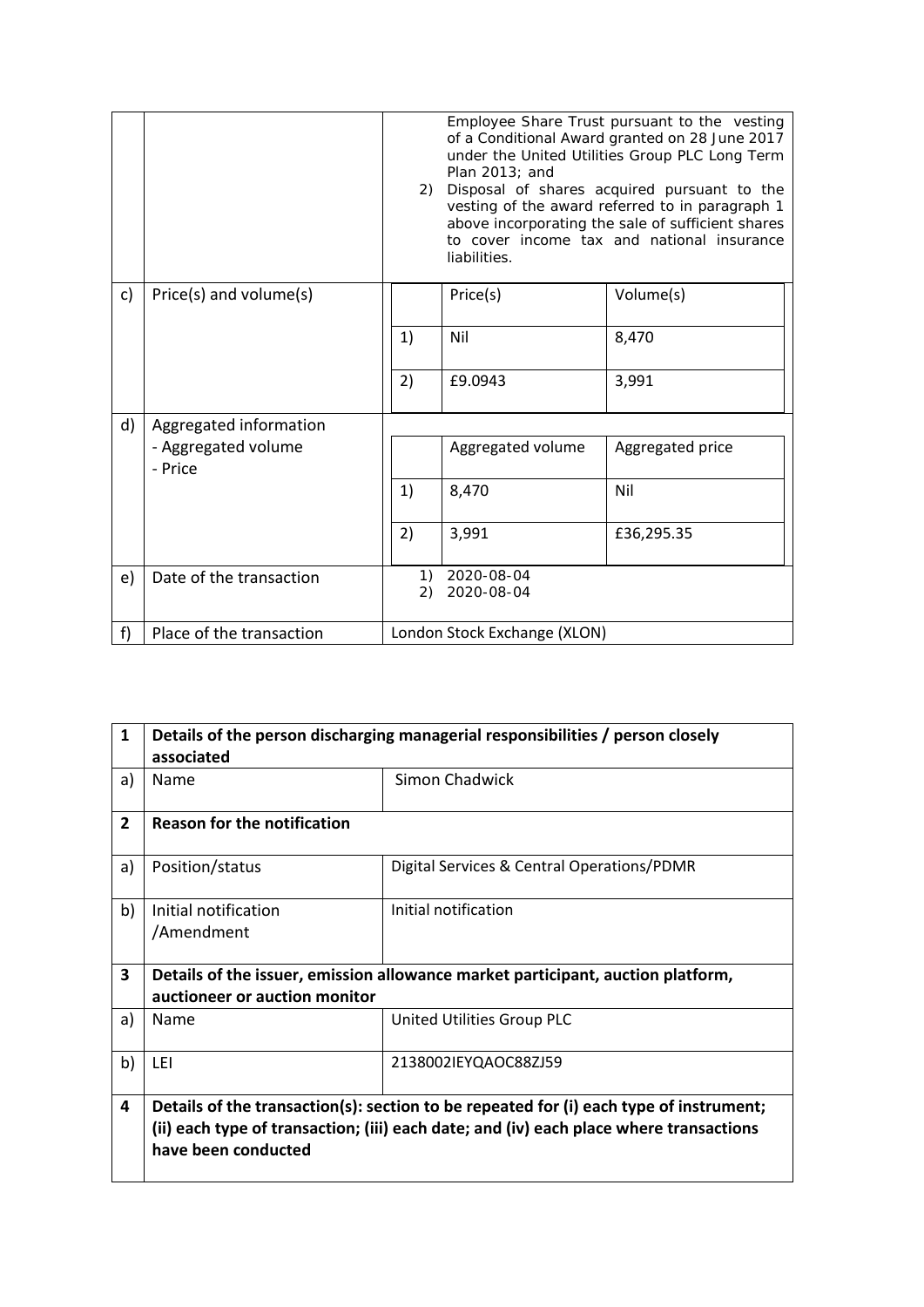| a)           | Description of the financial<br>instrument, type of<br>instrument | Ordinary shares of 5p each                                                                                                                                                                                                                                                                                                                                                                                                                                                                                                                               |                          |                  |  |  |
|--------------|-------------------------------------------------------------------|----------------------------------------------------------------------------------------------------------------------------------------------------------------------------------------------------------------------------------------------------------------------------------------------------------------------------------------------------------------------------------------------------------------------------------------------------------------------------------------------------------------------------------------------------------|--------------------------|------------------|--|--|
|              | <b>Identification code</b>                                        |                                                                                                                                                                                                                                                                                                                                                                                                                                                                                                                                                          | GB00B39J2M42             |                  |  |  |
| b)           | Nature of the transaction                                         | Transfer of the beneficial interest in Ordinary<br>1)<br>Shares by Ocorian Corporate Services (UK)<br>Limited as the trustee of the United Utilities<br>Employee Share Trust pursuant to the vesting<br>of a Conditional Award granted on 28 June 2017<br>under the United Utilities Group PLC Long Term<br>Plan $2013$ ; and<br>Disposal of shares acquired pursuant to the<br>2)<br>vesting of the award referred to in paragraph 1<br>above incorporating the sale of sufficient shares<br>to cover income tax and national insurance<br>liabilities. |                          |                  |  |  |
| $\mathsf{C}$ | Price(s) and volume(s)                                            |                                                                                                                                                                                                                                                                                                                                                                                                                                                                                                                                                          | Price(s)                 | Volume(s)        |  |  |
|              |                                                                   | 1)                                                                                                                                                                                                                                                                                                                                                                                                                                                                                                                                                       | Nil                      | 7,650            |  |  |
|              |                                                                   | 2)                                                                                                                                                                                                                                                                                                                                                                                                                                                                                                                                                       | £9.0943                  | 7,650            |  |  |
| d)           | Aggregated information                                            |                                                                                                                                                                                                                                                                                                                                                                                                                                                                                                                                                          |                          |                  |  |  |
|              | - Aggregated volume<br>- Price                                    |                                                                                                                                                                                                                                                                                                                                                                                                                                                                                                                                                          | Aggregated volume        | Aggregated price |  |  |
|              |                                                                   | 1)                                                                                                                                                                                                                                                                                                                                                                                                                                                                                                                                                       | 7,650                    | Nil              |  |  |
|              |                                                                   | 2)                                                                                                                                                                                                                                                                                                                                                                                                                                                                                                                                                       | 7,650                    | £69,571.40       |  |  |
| e)           | Date of the transaction                                           | 3)<br>4)                                                                                                                                                                                                                                                                                                                                                                                                                                                                                                                                                 | 2020-08-04<br>2020-08-04 |                  |  |  |
| f)           | Place of the transaction                                          | London Stock Exchange (XLON)                                                                                                                                                                                                                                                                                                                                                                                                                                                                                                                             |                          |                  |  |  |

| $\mathbf{1}$   | Details of the person discharging managerial responsibilities / person closely<br>associated                     |  |  |  |  |  |  |  |
|----------------|------------------------------------------------------------------------------------------------------------------|--|--|--|--|--|--|--|
| a)             | Simon Gardiner<br>Name                                                                                           |  |  |  |  |  |  |  |
| $\overline{2}$ | <b>Reason for the notification</b>                                                                               |  |  |  |  |  |  |  |
| a)             | Position/status<br>Company Secretary/PDMR                                                                        |  |  |  |  |  |  |  |
| b)             | Initial notification<br>Initial notification<br>/Amendment                                                       |  |  |  |  |  |  |  |
| 3              | Details of the issuer, emission allowance market participant, auction platform,<br>auctioneer or auction monitor |  |  |  |  |  |  |  |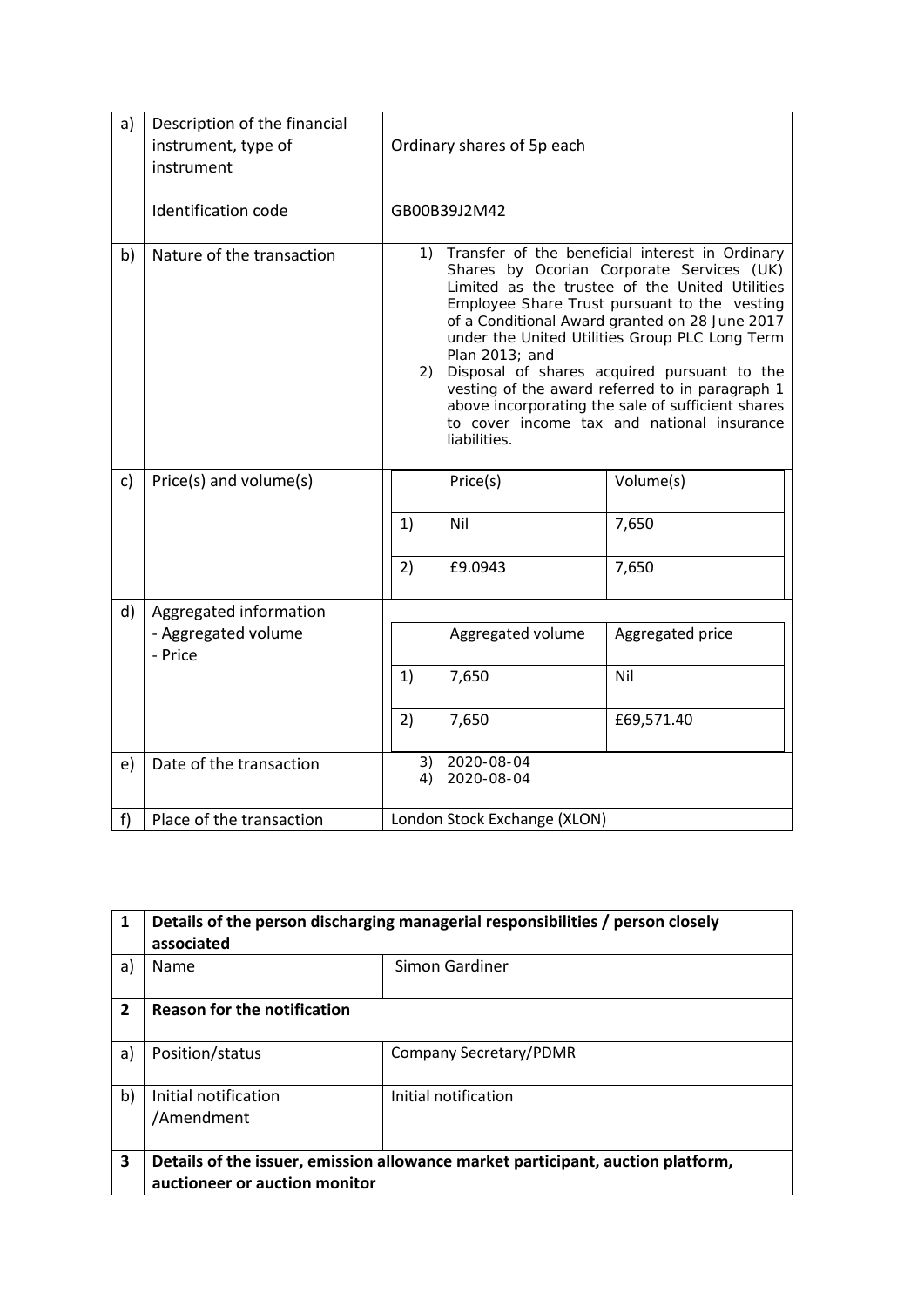| a) | Name                                                              | United Utilities Group PLC                                                                                                                                                                                                                                                                                                                                                                                                                                                                                                                         |                          |  |            |  |  |  |  |
|----|-------------------------------------------------------------------|----------------------------------------------------------------------------------------------------------------------------------------------------------------------------------------------------------------------------------------------------------------------------------------------------------------------------------------------------------------------------------------------------------------------------------------------------------------------------------------------------------------------------------------------------|--------------------------|--|------------|--|--|--|--|
| b) | LEI                                                               |                                                                                                                                                                                                                                                                                                                                                                                                                                                                                                                                                    | 2138002IEYQAOC88ZJ59     |  |            |  |  |  |  |
| 4  | have been conducted                                               | Details of the transaction(s): section to be repeated for (i) each type of instrument;<br>(ii) each type of transaction; (iii) each date; and (iv) each place where transactions                                                                                                                                                                                                                                                                                                                                                                   |                          |  |            |  |  |  |  |
| a) | Description of the financial<br>instrument, type of<br>instrument | Ordinary shares of 5p each                                                                                                                                                                                                                                                                                                                                                                                                                                                                                                                         |                          |  |            |  |  |  |  |
|    | Identification code                                               | GB00B39J2M42                                                                                                                                                                                                                                                                                                                                                                                                                                                                                                                                       |                          |  |            |  |  |  |  |
| b) | Nature of the transaction                                         | 1) Transfer of the beneficial interest in Ordinary<br>Shares by Ocorian Corporate Services (UK)<br>Limited as the trustee of the United Utilities<br>Employee Share Trust pursuant to the vesting<br>of a Conditional Award granted on 28 June 2017<br>under the United Utilities Group PLC Long Term<br>Plan 2013; and<br>Disposal of shares acquired pursuant to the<br>2)<br>vesting of the award referred to in paragraph 1<br>above incorporating the sale of sufficient shares<br>to cover income tax and national insurance<br>liabilities. |                          |  |            |  |  |  |  |
| c) | Price(s) and volume(s)                                            |                                                                                                                                                                                                                                                                                                                                                                                                                                                                                                                                                    | Price(s)                 |  | Volume(s)  |  |  |  |  |
|    |                                                                   | 1)                                                                                                                                                                                                                                                                                                                                                                                                                                                                                                                                                 | Nil                      |  | 20,531     |  |  |  |  |
|    |                                                                   | 2)                                                                                                                                                                                                                                                                                                                                                                                                                                                                                                                                                 | £9.0943                  |  | 9,674      |  |  |  |  |
| d) | Aggregated information<br>- Aggregated volume<br>- Price          | Aggregated volume<br>Aggregated price                                                                                                                                                                                                                                                                                                                                                                                                                                                                                                              |                          |  |            |  |  |  |  |
|    |                                                                   | 20,531<br>Nil<br>1)                                                                                                                                                                                                                                                                                                                                                                                                                                                                                                                                |                          |  |            |  |  |  |  |
|    |                                                                   | 2)                                                                                                                                                                                                                                                                                                                                                                                                                                                                                                                                                 | 9,674                    |  | £87,978.26 |  |  |  |  |
| e) | Date of the transaction                                           | 1)<br>2)                                                                                                                                                                                                                                                                                                                                                                                                                                                                                                                                           | 2020-08-04<br>2020-08-04 |  |            |  |  |  |  |
| f) | Place of the transaction                                          | London Stock Exchange (XLON)                                                                                                                                                                                                                                                                                                                                                                                                                                                                                                                       |                          |  |            |  |  |  |  |

| Details of the person discharging managerial responsibilities / person closely<br>associated |                 |  |  |  |  |  |
|----------------------------------------------------------------------------------------------|-----------------|--|--|--|--|--|
| <b>Name</b>                                                                                  | Joanne Harrison |  |  |  |  |  |
|                                                                                              |                 |  |  |  |  |  |
| <b>Reason for the notification</b>                                                           |                 |  |  |  |  |  |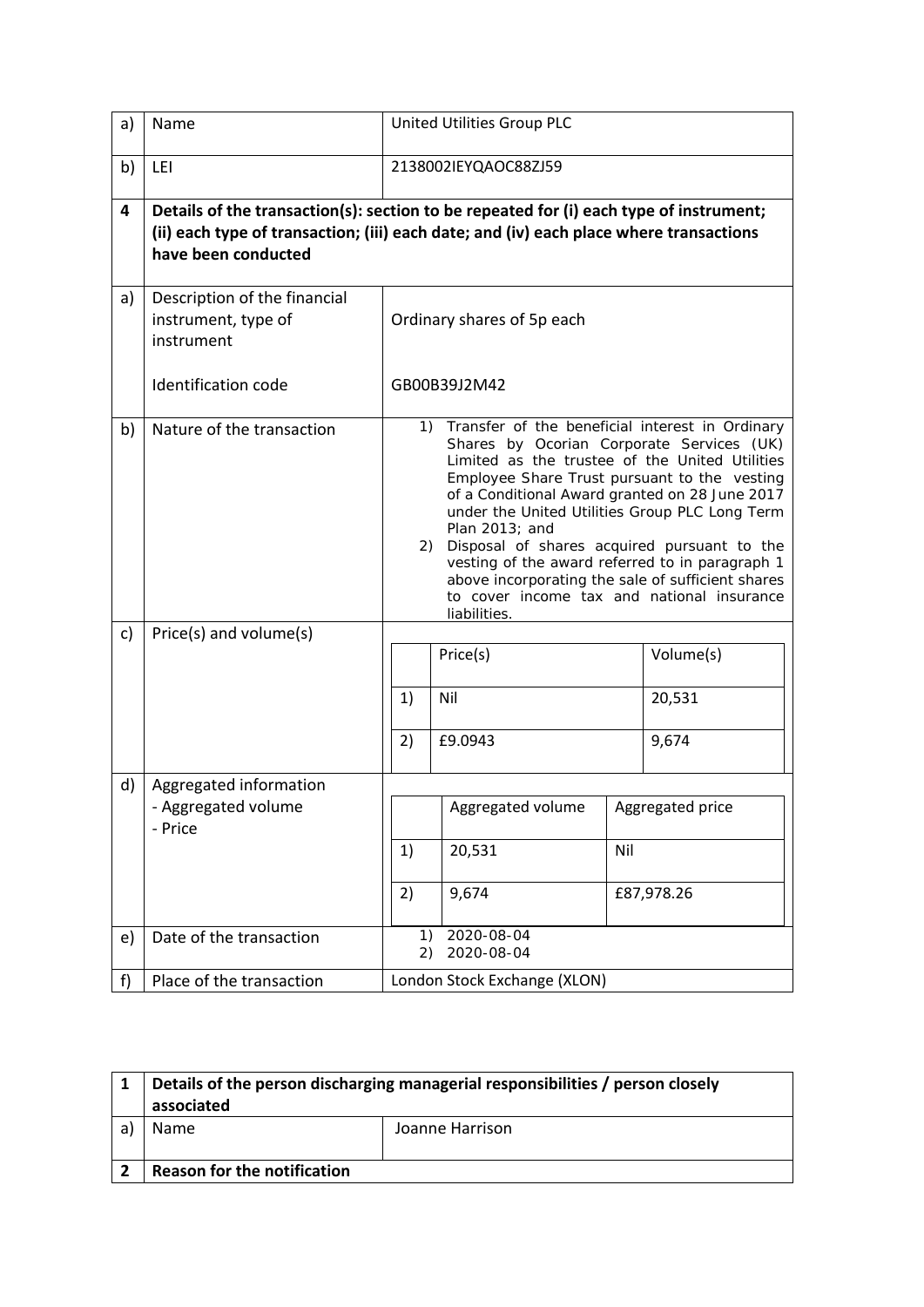| a) | Position/status                                                                                                  |                                                                                                                                                                                                                                                                                                                                                                                                                                                                                                                                                    | Environment and Asset Strategy Director/PDMR                                                                                                                                     |     |                  |  |  |  |
|----|------------------------------------------------------------------------------------------------------------------|----------------------------------------------------------------------------------------------------------------------------------------------------------------------------------------------------------------------------------------------------------------------------------------------------------------------------------------------------------------------------------------------------------------------------------------------------------------------------------------------------------------------------------------------------|----------------------------------------------------------------------------------------------------------------------------------------------------------------------------------|-----|------------------|--|--|--|
| b) | Initial notification<br>/Amendment                                                                               |                                                                                                                                                                                                                                                                                                                                                                                                                                                                                                                                                    | Initial notification                                                                                                                                                             |     |                  |  |  |  |
| 3  | Details of the issuer, emission allowance market participant, auction platform,<br>auctioneer or auction monitor |                                                                                                                                                                                                                                                                                                                                                                                                                                                                                                                                                    |                                                                                                                                                                                  |     |                  |  |  |  |
| a) | Name                                                                                                             |                                                                                                                                                                                                                                                                                                                                                                                                                                                                                                                                                    | United Utilities Group PLC                                                                                                                                                       |     |                  |  |  |  |
| b) | LEI                                                                                                              |                                                                                                                                                                                                                                                                                                                                                                                                                                                                                                                                                    | 2138002IEYQAOC88ZJ59                                                                                                                                                             |     |                  |  |  |  |
| 4  | have been conducted                                                                                              |                                                                                                                                                                                                                                                                                                                                                                                                                                                                                                                                                    | Details of the transaction(s): section to be repeated for (i) each type of instrument;<br>(ii) each type of transaction; (iii) each date; and (iv) each place where transactions |     |                  |  |  |  |
| a) | Description of the financial<br>instrument, type of<br>instrument                                                | Ordinary shares of 5p each                                                                                                                                                                                                                                                                                                                                                                                                                                                                                                                         |                                                                                                                                                                                  |     |                  |  |  |  |
|    | Identification code                                                                                              | GB00B39J2M42                                                                                                                                                                                                                                                                                                                                                                                                                                                                                                                                       |                                                                                                                                                                                  |     |                  |  |  |  |
| b) | Nature of the transaction                                                                                        | 1) Transfer of the beneficial interest in Ordinary<br>Shares by Ocorian Corporate Services (UK)<br>Limited as the trustee of the United Utilities<br>Employee Share Trust pursuant to the vesting<br>of a Conditional Award granted on 28 June 2017<br>under the United Utilities Group PLC Long Term<br>Plan 2013; and<br>Disposal of shares acquired pursuant to the<br>2)<br>vesting of the award referred to in paragraph 1<br>above incorporating the sale of sufficient shares<br>to cover income tax and national insurance<br>liabilities. |                                                                                                                                                                                  |     |                  |  |  |  |
| c) | Price(s) and volume(s)                                                                                           |                                                                                                                                                                                                                                                                                                                                                                                                                                                                                                                                                    | Price(s)                                                                                                                                                                         |     | Volume(s)        |  |  |  |
|    |                                                                                                                  | 1)                                                                                                                                                                                                                                                                                                                                                                                                                                                                                                                                                 | Nil                                                                                                                                                                              |     | 3,295            |  |  |  |
|    |                                                                                                                  | 2)                                                                                                                                                                                                                                                                                                                                                                                                                                                                                                                                                 | £9.0943                                                                                                                                                                          |     | 3,295            |  |  |  |
| d) | Aggregated information<br>- Aggregated volume<br>- Price                                                         |                                                                                                                                                                                                                                                                                                                                                                                                                                                                                                                                                    | Aggregated volume                                                                                                                                                                |     | Aggregated price |  |  |  |
|    |                                                                                                                  | 1)                                                                                                                                                                                                                                                                                                                                                                                                                                                                                                                                                 | 3,295                                                                                                                                                                            | Nil |                  |  |  |  |
|    |                                                                                                                  | 2)                                                                                                                                                                                                                                                                                                                                                                                                                                                                                                                                                 | 3,295                                                                                                                                                                            |     | £29,965.72       |  |  |  |
| e) | Date of the transaction                                                                                          | 1)<br>2)                                                                                                                                                                                                                                                                                                                                                                                                                                                                                                                                           | 2020-08-04<br>2020-08-04                                                                                                                                                         |     |                  |  |  |  |
| f) | Place of the transaction                                                                                         | London Stock Exchange (XLON)                                                                                                                                                                                                                                                                                                                                                                                                                                                                                                                       |                                                                                                                                                                                  |     |                  |  |  |  |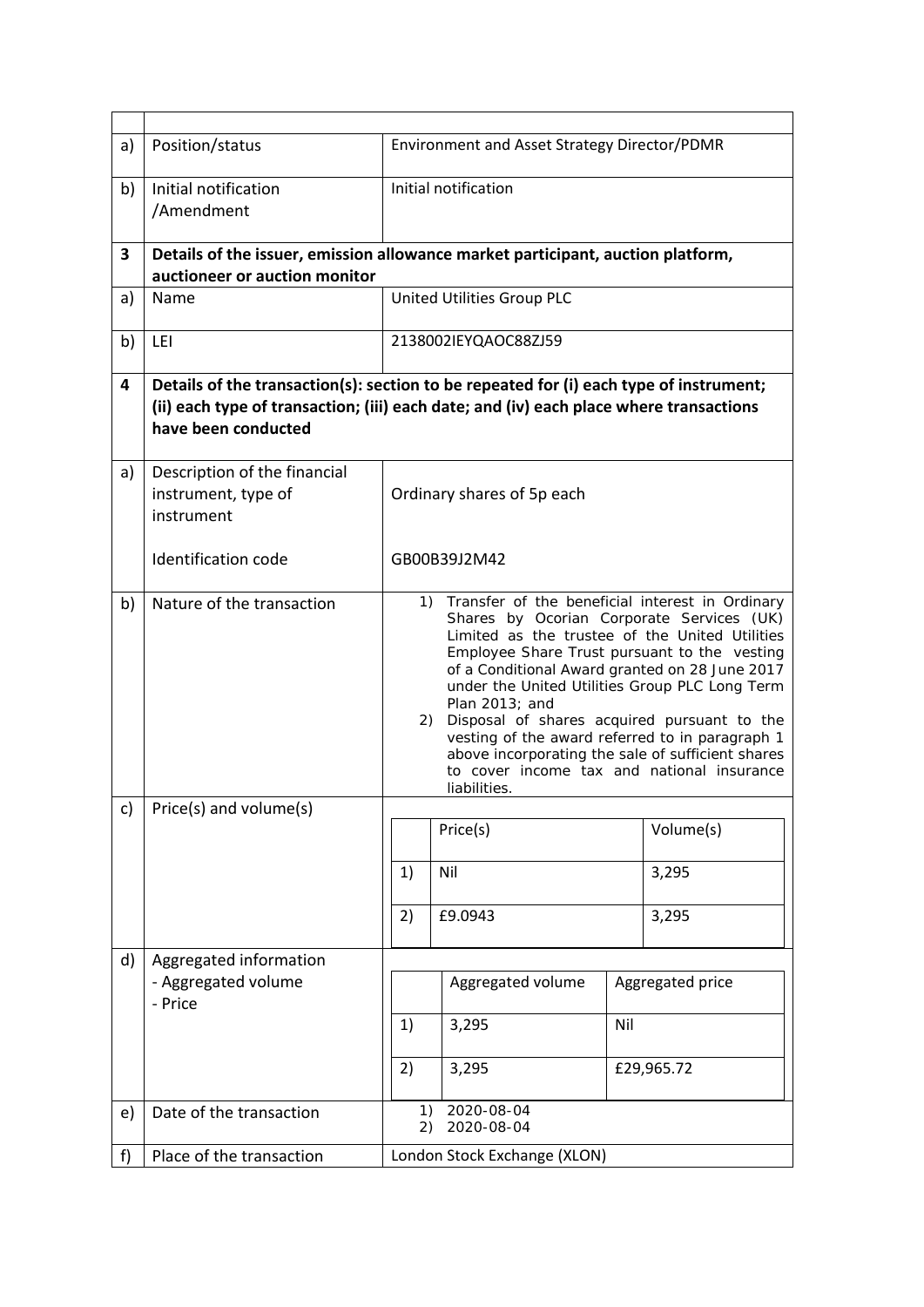| $\mathbf{1}$   | Details of the person discharging managerial responsibilities / person closely<br>associated                                                                                                            |                                                                                                                                                                                                                                                                                                                                                                                                                                                                                                                                                    |                                 |           |  |  |
|----------------|---------------------------------------------------------------------------------------------------------------------------------------------------------------------------------------------------------|----------------------------------------------------------------------------------------------------------------------------------------------------------------------------------------------------------------------------------------------------------------------------------------------------------------------------------------------------------------------------------------------------------------------------------------------------------------------------------------------------------------------------------------------------|---------------------------------|-----------|--|--|
| a)             | Name                                                                                                                                                                                                    |                                                                                                                                                                                                                                                                                                                                                                                                                                                                                                                                                    | Gaynor Kenyon                   |           |  |  |
| $\overline{2}$ | <b>Reason for the notification</b>                                                                                                                                                                      |                                                                                                                                                                                                                                                                                                                                                                                                                                                                                                                                                    |                                 |           |  |  |
| a)             | Position/status                                                                                                                                                                                         |                                                                                                                                                                                                                                                                                                                                                                                                                                                                                                                                                    | Corporate Affairs Director/PDMR |           |  |  |
| b)             | Initial notification<br>/Amendment                                                                                                                                                                      | Initial notification                                                                                                                                                                                                                                                                                                                                                                                                                                                                                                                               |                                 |           |  |  |
| 3              | Details of the issuer, emission allowance market participant, auction platform,<br>auctioneer or auction monitor                                                                                        |                                                                                                                                                                                                                                                                                                                                                                                                                                                                                                                                                    |                                 |           |  |  |
| a)             | Name                                                                                                                                                                                                    |                                                                                                                                                                                                                                                                                                                                                                                                                                                                                                                                                    | United Utilities Group PLC      |           |  |  |
| b)             | LEI                                                                                                                                                                                                     | 2138002IEYQAOC88ZJ59                                                                                                                                                                                                                                                                                                                                                                                                                                                                                                                               |                                 |           |  |  |
| 4              | Details of the transaction(s): section to be repeated for (i) each type of instrument;<br>(ii) each type of transaction; (iii) each date; and (iv) each place where transactions<br>have been conducted |                                                                                                                                                                                                                                                                                                                                                                                                                                                                                                                                                    |                                 |           |  |  |
| a)             | Description of the financial<br>instrument, type of<br>instrument<br><b>Identification code</b>                                                                                                         | Ordinary shares of 5p each<br>GB00B39J2M42                                                                                                                                                                                                                                                                                                                                                                                                                                                                                                         |                                 |           |  |  |
| b)             | Nature of the transaction                                                                                                                                                                               | 1) Transfer of the beneficial interest in Ordinary<br>Shares by Ocorian Corporate Services (UK)<br>Limited as the trustee of the United Utilities<br>Employee Share Trust pursuant to the vesting<br>of a Conditional Award granted on 28 June 2017<br>under the United Utilities Group PLC Long Term<br>Plan 2013; and<br>Disposal of shares acquired pursuant to the<br>2)<br>vesting of the award referred to in paragraph 1<br>above incorporating the sale of sufficient shares<br>to cover income tax and national insurance<br>liabilities. |                                 |           |  |  |
| c)             | Price(s) and volume(s)                                                                                                                                                                                  |                                                                                                                                                                                                                                                                                                                                                                                                                                                                                                                                                    | Price(s)                        | Volume(s) |  |  |
|                |                                                                                                                                                                                                         | 1)                                                                                                                                                                                                                                                                                                                                                                                                                                                                                                                                                 | Nil                             | 16,785    |  |  |
|                |                                                                                                                                                                                                         | 2)                                                                                                                                                                                                                                                                                                                                                                                                                                                                                                                                                 | £9.0943                         | 16,785    |  |  |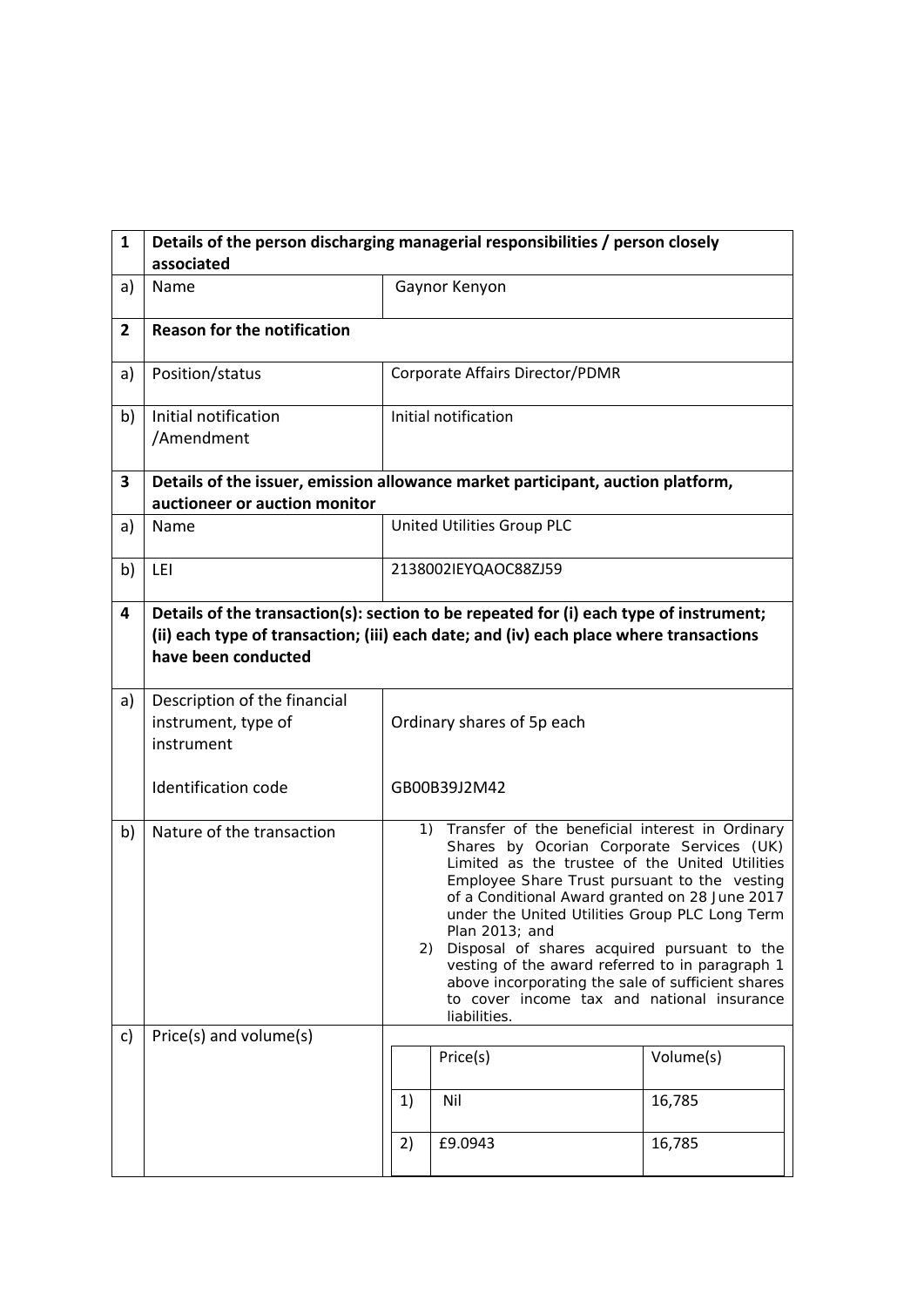| $\mathsf{d}$ | Aggregated information   |    |                              |                  |
|--------------|--------------------------|----|------------------------------|------------------|
|              | - Aggregated volume      |    | Aggregated volume            | Aggregated price |
|              | - Price                  |    |                              |                  |
|              |                          | 1) | 16,785                       | Nil              |
|              |                          |    |                              |                  |
|              |                          | 2) | 16,785                       | £152,647.83      |
|              |                          |    |                              |                  |
| e)           | Date of the transaction  |    | 2020-08-04                   |                  |
|              |                          | 2) | 2020-08-04                   |                  |
|              | Place of the transaction |    | London Stock Exchange (XLON) |                  |

| $\mathbf{1}$   | Details of the person discharging managerial responsibilities / person closely<br>associated                     |                                                                                                                                                                                                                                                                                                                                                                                                                                                                                          |  |  |  |  |
|----------------|------------------------------------------------------------------------------------------------------------------|------------------------------------------------------------------------------------------------------------------------------------------------------------------------------------------------------------------------------------------------------------------------------------------------------------------------------------------------------------------------------------------------------------------------------------------------------------------------------------------|--|--|--|--|
| a)             | Name                                                                                                             | <b>Tom Lissett</b>                                                                                                                                                                                                                                                                                                                                                                                                                                                                       |  |  |  |  |
| $\overline{2}$ | <b>Reason for the notification</b>                                                                               |                                                                                                                                                                                                                                                                                                                                                                                                                                                                                          |  |  |  |  |
| a)             | Position/status                                                                                                  | Director of Bioresource & Energy Services/PDMR                                                                                                                                                                                                                                                                                                                                                                                                                                           |  |  |  |  |
| b)             | Initial notification<br>/Amendment                                                                               | Initial notification                                                                                                                                                                                                                                                                                                                                                                                                                                                                     |  |  |  |  |
| 3              | Details of the issuer, emission allowance market participant, auction platform,<br>auctioneer or auction monitor |                                                                                                                                                                                                                                                                                                                                                                                                                                                                                          |  |  |  |  |
| a)             | Name                                                                                                             | United Utilities Group PLC                                                                                                                                                                                                                                                                                                                                                                                                                                                               |  |  |  |  |
| b)             | LEI                                                                                                              | 2138002IEYQAOC88ZJ59                                                                                                                                                                                                                                                                                                                                                                                                                                                                     |  |  |  |  |
| 4              | have been conducted                                                                                              | Details of the transaction(s): section to be repeated for (i) each type of instrument;<br>(ii) each type of transaction; (iii) each date; and (iv) each place where transactions                                                                                                                                                                                                                                                                                                         |  |  |  |  |
| a)             | Description of the financial<br>instrument, type of<br>instrument                                                | Ordinary shares of 5p each                                                                                                                                                                                                                                                                                                                                                                                                                                                               |  |  |  |  |
|                | Identification code                                                                                              | GB00B39J2M42                                                                                                                                                                                                                                                                                                                                                                                                                                                                             |  |  |  |  |
| b)             | Nature of the transaction                                                                                        | Transfer of the beneficial interest in Ordinary<br>1)<br>Shares by Ocorian Corporate Services (UK)<br>Limited as the trustee of the United Utilities<br>Employee Share Trust pursuant to the vesting<br>of a Conditional Award granted on 28 June 2017<br>under the United Utilities Group PLC Long Term<br>Plan 2013; and<br>Disposal of shares acquired pursuant to the<br>2).<br>vesting of the award referred to in paragraph 1<br>above incorporating the sale of sufficient shares |  |  |  |  |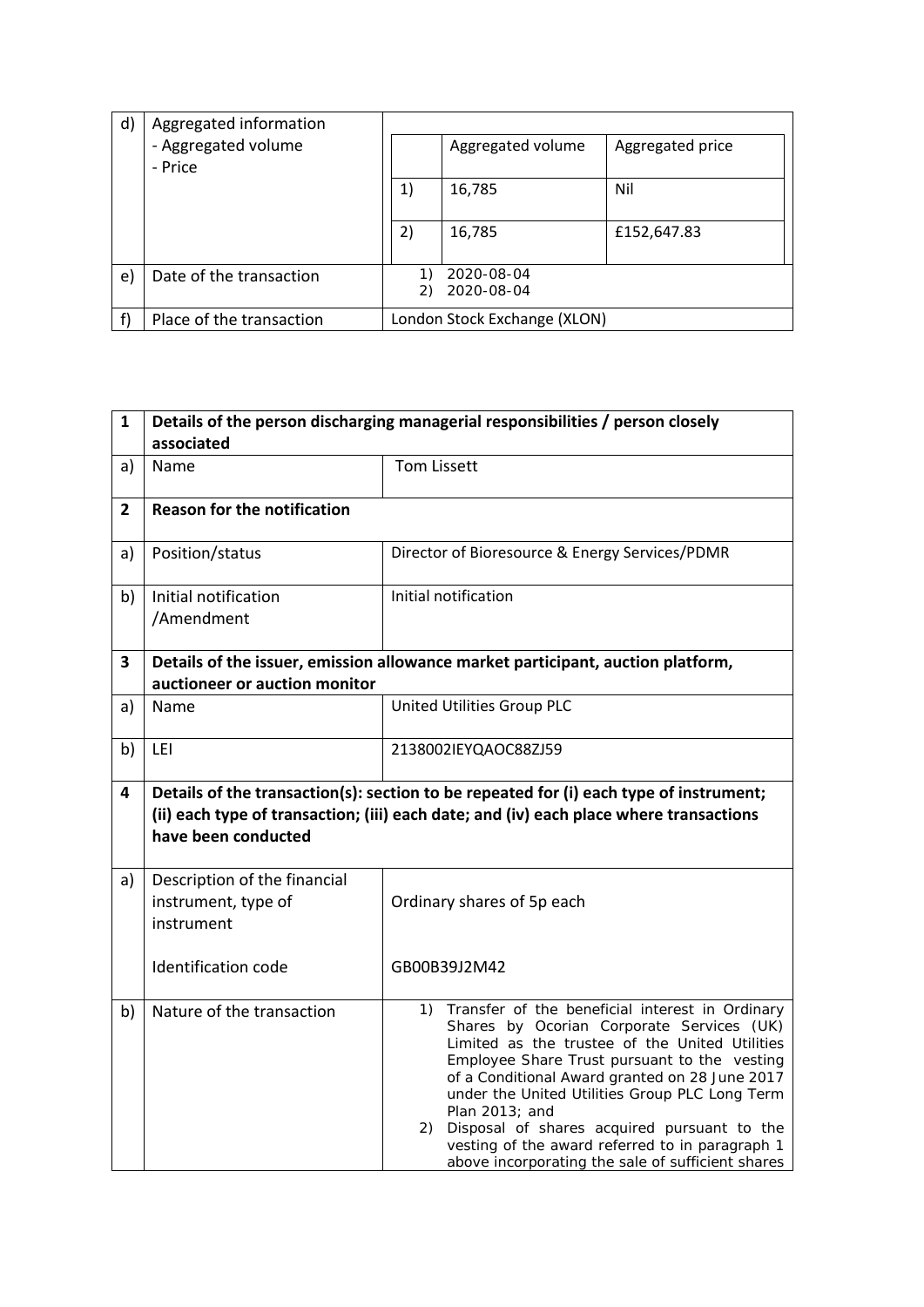|    |                                |                                                      | to cover income tax and national insurance<br>liabilities. |     |                  |
|----|--------------------------------|------------------------------------------------------|------------------------------------------------------------|-----|------------------|
| c) | Price(s) and volume(s)         |                                                      |                                                            |     |                  |
|    |                                |                                                      | Price(s)                                                   |     | Volume(s)        |
|    |                                | 1)                                                   | Nil                                                        |     | 2,735            |
|    |                                | 2)                                                   | £9.0943                                                    |     | 1,289            |
| d) | Aggregated information         |                                                      |                                                            |     |                  |
|    | - Aggregated volume<br>- Price |                                                      | Aggregated volume                                          |     | Aggregated price |
|    |                                | 1)                                                   | 2,735                                                      | Nil |                  |
|    |                                | 2)                                                   | 1,289                                                      |     | £11,722.55       |
| e) | Date of the transaction        | $\left( \begin{matrix} 1 \end{matrix} \right)$<br>2) | 2020-08-04<br>2020-08-04                                   |     |                  |
| f  | Place of the transaction       |                                                      | London Stock Exchange (XLON)                               |     |                  |

| $\mathbf{1}$   | Details of the person discharging managerial responsibilities / person closely                                                                                                                          |                                             |  |  |  |  |
|----------------|---------------------------------------------------------------------------------------------------------------------------------------------------------------------------------------------------------|---------------------------------------------|--|--|--|--|
|                | associated                                                                                                                                                                                              |                                             |  |  |  |  |
| a)             | Name                                                                                                                                                                                                    | Martin Padley                               |  |  |  |  |
| $\overline{2}$ | <b>Reason for the notification</b>                                                                                                                                                                      |                                             |  |  |  |  |
| a)             | Position/status                                                                                                                                                                                         | Water and Scientific Services Director/PDMR |  |  |  |  |
| b)             | Initial notification<br>/Amendment                                                                                                                                                                      | Initial notification                        |  |  |  |  |
| 3              | Details of the issuer, emission allowance market participant, auction platform,<br>auctioneer or auction monitor                                                                                        |                                             |  |  |  |  |
| a)             | Name                                                                                                                                                                                                    | <b>United Utilities Group PLC</b>           |  |  |  |  |
| b)             | LEI                                                                                                                                                                                                     | 2138002IEYQAOC88ZJ59                        |  |  |  |  |
| 4              | Details of the transaction(s): section to be repeated for (i) each type of instrument;<br>(ii) each type of transaction; (iii) each date; and (iv) each place where transactions<br>have been conducted |                                             |  |  |  |  |
| a)             | Description of the financial<br>instrument, type of<br>instrument                                                                                                                                       | Ordinary shares of 5p each                  |  |  |  |  |
|                | Identification code                                                                                                                                                                                     | GB00B39J2M42                                |  |  |  |  |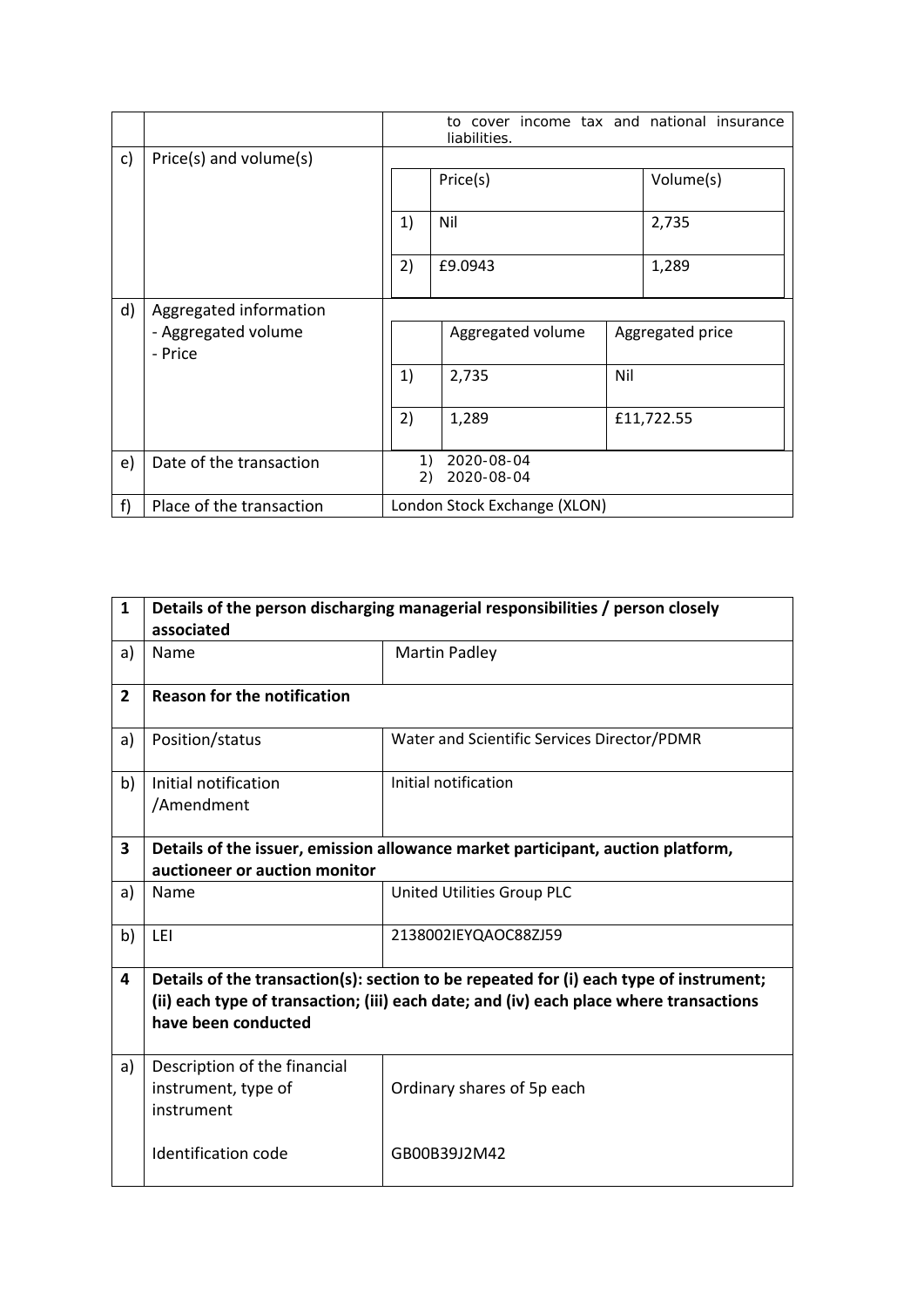| b) | Nature of the transaction      | 1)<br>Transfer of the beneficial interest in Ordinary<br>Shares by Ocorian Corporate Services (UK)<br>Limited as the trustee of the United Utilities<br>Employee Share Trust pursuant to the vesting<br>of a Conditional Award granted on 28 June 2017<br>under the United Utilities Group PLC Long Term<br>Plan 2013; and<br>Disposal of shares acquired pursuant to the<br>2)<br>vesting of the award referred to in paragraph 1<br>above incorporating the sale of sufficient shares<br>to cover income tax and national insurance<br>liabilities. |                              |     |                  |
|----|--------------------------------|-------------------------------------------------------------------------------------------------------------------------------------------------------------------------------------------------------------------------------------------------------------------------------------------------------------------------------------------------------------------------------------------------------------------------------------------------------------------------------------------------------------------------------------------------------|------------------------------|-----|------------------|
| c) | Price(s) and volume(s)         |                                                                                                                                                                                                                                                                                                                                                                                                                                                                                                                                                       |                              |     |                  |
|    |                                |                                                                                                                                                                                                                                                                                                                                                                                                                                                                                                                                                       | Price(s)                     |     | Volume(s)        |
|    |                                | 1)                                                                                                                                                                                                                                                                                                                                                                                                                                                                                                                                                    | Nil                          |     | 6,605            |
|    |                                | 2)                                                                                                                                                                                                                                                                                                                                                                                                                                                                                                                                                    | £9.0943                      |     | 3,113            |
| d) | Aggregated information         |                                                                                                                                                                                                                                                                                                                                                                                                                                                                                                                                                       |                              |     |                  |
|    | - Aggregated volume<br>- Price |                                                                                                                                                                                                                                                                                                                                                                                                                                                                                                                                                       | Aggregated volume            |     | Aggregated price |
|    |                                | 1)                                                                                                                                                                                                                                                                                                                                                                                                                                                                                                                                                    | 6,605                        | Nil |                  |
|    |                                | 2)                                                                                                                                                                                                                                                                                                                                                                                                                                                                                                                                                    | 3,113                        |     | £28,310.56       |
| e) | Date of the transaction        | $\left( \begin{matrix} 1 \end{matrix} \right)$<br>2)                                                                                                                                                                                                                                                                                                                                                                                                                                                                                                  | 2020-08-04<br>2020-08-04     |     |                  |
| f  | Place of the transaction       |                                                                                                                                                                                                                                                                                                                                                                                                                                                                                                                                                       | London Stock Exchange (XLON) |     |                  |

| $\mathbf{1}$   | Details of the person discharging managerial responsibilities / person closely<br>associated |                                               |  |  |  |  |  |
|----------------|----------------------------------------------------------------------------------------------|-----------------------------------------------|--|--|--|--|--|
| a)             | <b>Name</b>                                                                                  | Paula Steer                                   |  |  |  |  |  |
| $\overline{2}$ | <b>Reason for the notification</b>                                                           |                                               |  |  |  |  |  |
| a)             | Position/status                                                                              | Director of Health, Safety and Wellbeing/PDMR |  |  |  |  |  |
| b)             | Initial notification<br>/Amendment                                                           | Initial notification                          |  |  |  |  |  |
| 3              | Details of the issuer, emission allowance market participant, auction platform,              |                                               |  |  |  |  |  |
|                | auctioneer or auction monitor                                                                |                                               |  |  |  |  |  |
| a)             | <b>Name</b>                                                                                  | United Utilities Group PLC                    |  |  |  |  |  |
| b)             | LEI                                                                                          | 2138002IEYQAOC88ZJ59                          |  |  |  |  |  |